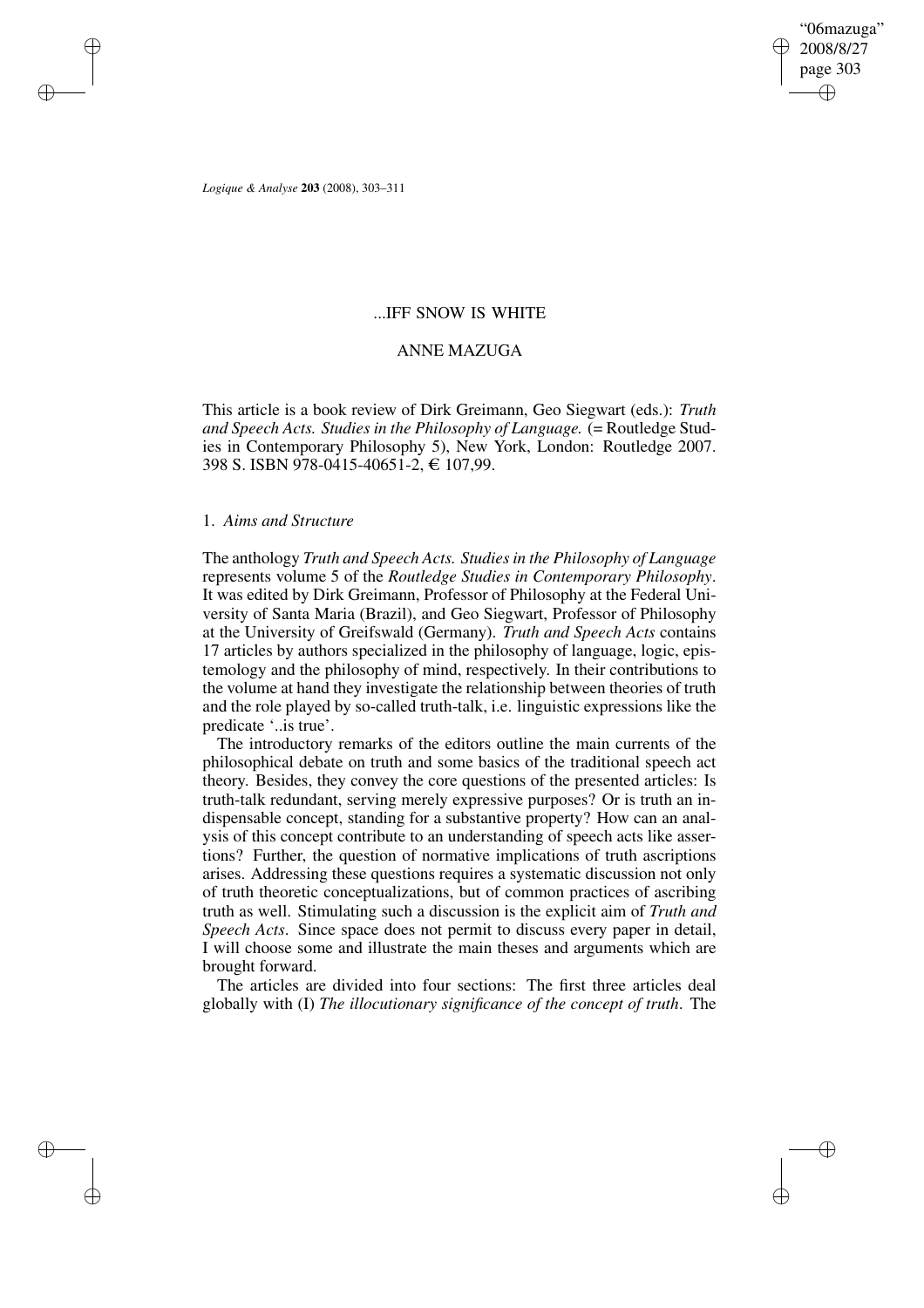"06mazuga" 2008/8/27 page 304 ✐ ✐

✐

✐

### 304 ANNE MAZUGA

next four papers analyse the relationship of (II) *Truth and assertion*. Part III consists of six articles focussing on *The normativity of truth*, and the two articles of the final section investigate the connection of (IV) *Truth and propositional meaning*. Annotations and references follow each article. Besides, there is a comprehensive index of names in the appendix.

## 2. *The Contributions*

The first section on *The illocutionary significance of the concept of truth* contains articles by William P. Alston, John R. Searle and Geo Siegwart. In the opening article, *Illocutionary acts and truth*, William P. Alston briefly outlines the minimalist account of the concept of truth. The basic claim of this approach is that the application of a truth-predicate to a proposition  $p$ adds nothing to the propositional content of  $p$ . This view is normally displayed in a version of the truth schema (T):

(T) The proposition that  $p$  is true iff  $p$ 

Alston then examines whether this truth schema can serve to distinguish types of speech acts, especially whether it helps to characterize assertions as truth-related. If the use of the predicate '..is true' in 'p *is true*' is to be understood in a realistic manner, it ascribes the property of truth to the proposition p. With reference to Frege Alston states that the sole assertion of  $p$  is not an assertion *about* this proposition, a fortiori not an assertion about p being true. No property is ascribed to the proposition  $p$  by simply asserting it. For this reason Alston doubts that assertions — or any other type of speech act bear a conceptual link to truth; consequently, truth cannot help to characterize any certain type of speech act. Or could there be a less obvious, mediated link to truth? In his own account Alston keeps types of speech acts apart by their distinct conditions of permissibility. He then elaborates how such conditions relate to truth. In performing a speech act of a certain type, the speaker takes responsibility for the holding of particular conditions. For example, when  $S$  orders his son  $H$  to clean up his room,  $S$  takes responsibility for the holding of the following conditions:

 $(A)$  H has a room

(B) It is possible for  $H$  to clean it up

(C)  $S$  has the authority to lay on  $H$  an obligation to do so

The necessity of condition  $(C)$  is questionable, but given that  $(C)$  is a necessary condition, then  $(A)$  through  $(C)$  must hold if S's uttering is to count as

✐

✐

✐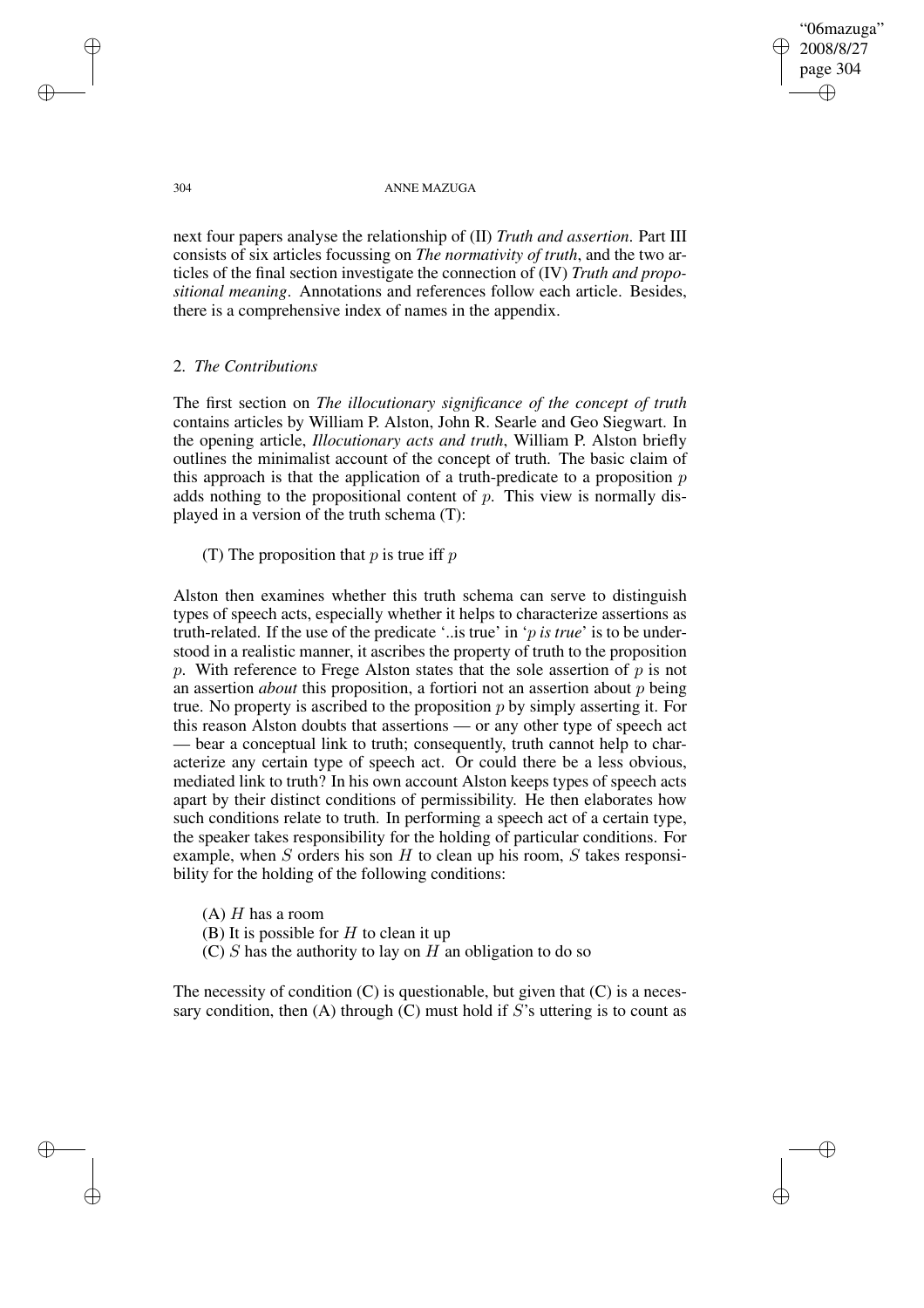✐

✐

✐

✐

an order which is permissible under the given circumstances. But, as Alston argues, (A) through (C) can only be said to hold if the propositions expressing them are true. Thus a relationship between a specific kind of speech act and the concept of truth exists insofar as the truth of certain propositions is necessary in order for a speech act of that specific kind to be permissible. Contrary to the primary suspicion, there is a link of truth to speech acts, but it takes a detour via the conditions restraining the permissibility of a certain speech act in a given situation.

Geo Siegwart's neatly structured *Alethic acts and alethiological reflection* expressly aims at an *Outline of a constructive philosophy of truth*. Stressing the need of true information for prudent and efficient acting, the author treats the "alethic business" mainly as means to successful action. By "alethic business" he understands the qualification of propositions as true. According to Siegwart, reflecting on the truth of a given proposition is a kind of action support, for error prevention serves to avoid failure in actions undertaken on the basis of erroneous presuppositions. Since we fail occasionally but fortunately not all the time, we can distinguish successful from failed actions. Moreover, we can try to make explicit the conditions under which a particular action is performed successfully. At this point Siegwart deploys the concept of rules. Alethic rules state the conditions under which a certain alethic act may be performed. The route from successful actions to actions permitted by certain rules is not apparent at first sight. The alethic rule for assertions, for example, is given as follows: "If there is a proof for a proposition  $\Delta$ , then  $\Delta$  may be asserted." (p. 49) Obviously, this rule presupposes or better: fixes a very tight understanding of assertions. If a formal proof is a success condition, many utterances of everyday talk will not qualify as assertions. Herein lies one of the main differences to Alston's proposal, in which no formal proof is required for assertions. In his clearly drawn map of the cognitive landscape Siegwart would probably put assertions of everyday speech among the "imperfect forms" of cognitive acts, as presumptions or accepted hypotheses. Only "[t]he impossibility of always performing the truth-qualifying procedures [. . .] leads to the establishment of forecast, retrodiction, and many other forms of imperfect cognition" (p. 57). Apart from the questionable perfection-talk, Siegwart's crucial point consists in the functioning of alethic rules as >truth-connector<, an idea parallel to Alston's, yet formally far more elaborated by Siegwart: The required proof for  $\Delta$  as a permissible assertion is a truth-qualifying procedure for  $\Delta$ . A truth-qualifying procedure for an assertion is nothing but a truth-criterion, so if the alethic rule for asserting  $\Delta$  is met,  $\Delta$  is at the same time proven to be true.

Section II, *Truth and assertion*, consists of six articles by Dorit Bar-On and Keith Simmons, Dirk Greimann, Gary Kemp, Wolfram Hinzen, John Collins

"06mazuga" 2008/8/27 page 305

✐

✐

✐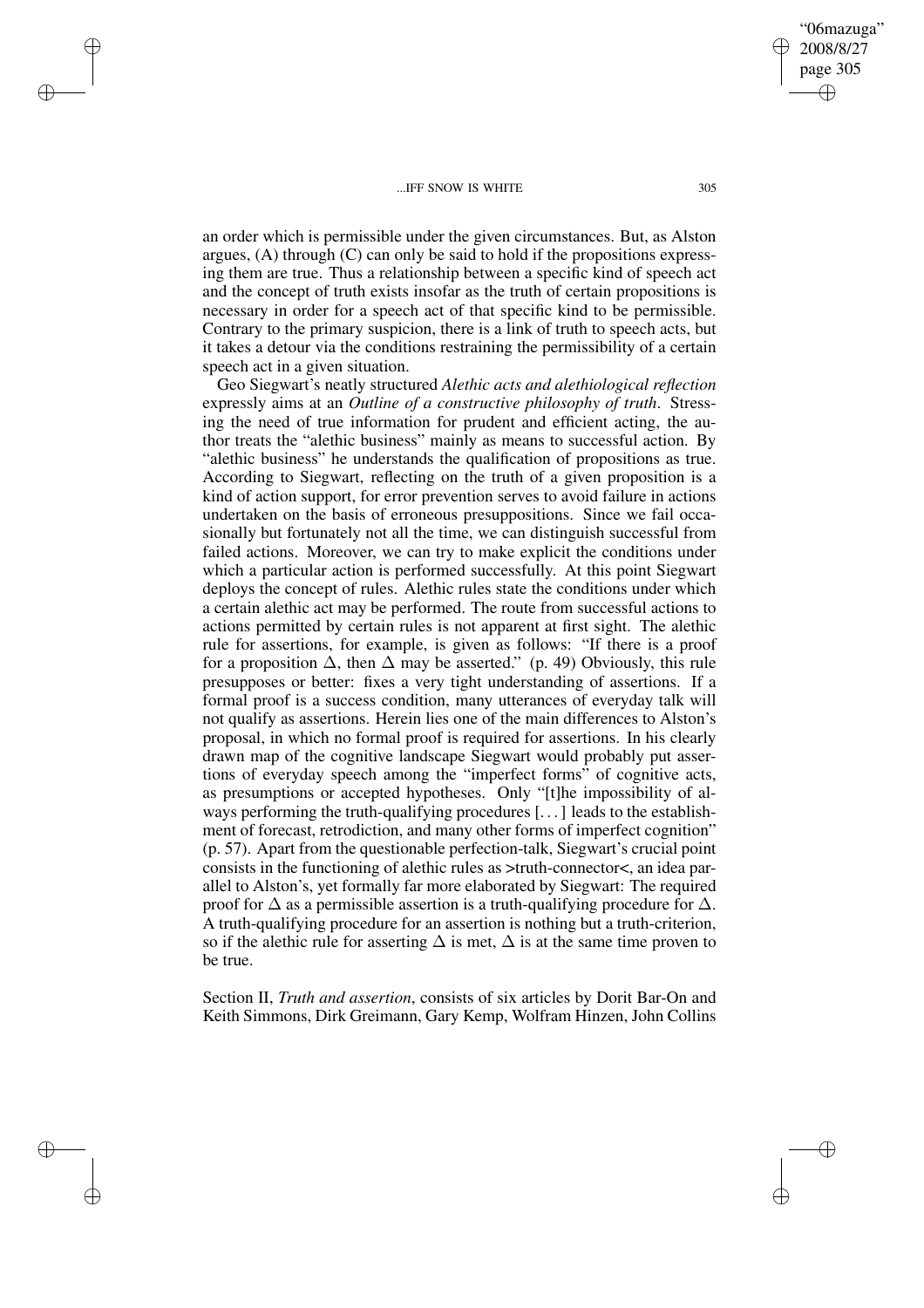"06mazuga" 2008/8/27 page 306 ✐ ✐

✐

✐

### 306 ANNE MAZUGA

and Bo Mou, respectively. The papers revolve around the pragmatics of assertions, the rules guiding this practice and the compatibility of a conception of truth with certain accounts of what we do when we make an assertion. In *The use of force against deflationism: assertion and truth* Dorit Bar-On and Keith Simmons distinguish between three claims of accounts of truth. From the point of view of "metaphysical deflationism", truth is not a genuine property. This view is joined by "linguistic deflationism", as Bar-On and Simmons chose to label minimalist and diquotationalist approaches as well asthe redundancy theory of truth. Thirdly, proponents of conceptual deflationism claim that the concept of truth plays no substantive role in the explanation of other concepts, e.g. assertion or meaning. Bar-On and Simmons argue that conceptual deflationism is untenable, and though metaphysical and linguistic deflationism are not inevitably rebutted by the arguments defeating conceptual deflationism, the former do not imply the latter. The authors start with a short discussion of the accounts of Horwich, Field and Ramsey. It is shown that, despite differences in detail, they all share the "isolationist" claim that an account of the concept of truth can be given independently of concepts like belief, meaning or assertion. Against this central statement of conceptual deflationism, Bar-On and Simmons put forward the thesis that understanding the notion of assertion requires a substantive concept of truth. To back this up, they draw a distinction between  $1<sup>st</sup>$ - and  $2<sup>nd</sup>$ -order uses of the truth-predicate. The origin of this distinction is once again found in Frege. As he pointed out, the application of the truth-predicate to a proposition  $p$ does simply mark  $p$  as an assertion, since the simple utterance of  $p$  has assertoric force already. It is the form of the statement that makes it assertoric. A truth-predication is therefore linguistically redundant. But Bar-On and Simmons insist that this does not allow the conclusion that truth is also an explanatorily redundant concept. When we apply the truth-predicate in this way we are making 1<sup>st</sup>-order use of it. But on top of that we can also reflect on these cases of 1<sup>st</sup>-order truth-talk. For example, when it is stated that asserting  $p$  is to represent  $p$  as true, the word 'true' is used in a reflective, explanatory manner, not in 1<sup>st</sup>-order manner. By this reflective 2<sup>nd</sup>-order use a special kind of *acts* is characterized, viz. assertions. This kind of truthtalk is not redundant, rather it deploys a substantial concept of truth for the explanation of another concept. Robert Brandom has presented a very similar approach, which Bar-On and Simmons also refer to. Brandom identifies asserting something with taking-it-true. To assert something means to take on a commitment. In order to explain why it is assertions that go along with commitments and justificatory responsibilities, one has to dispose of an explanatory, >inflated< concept of truth. May there be no genuine property of truth and may all 1 st-order uses of the truth-predicate be redundant, "[a]s long as we need the concept of truth to explain certain speech-acts, we must reject conceptual deflationism" (p. 85).

✐

✐

✐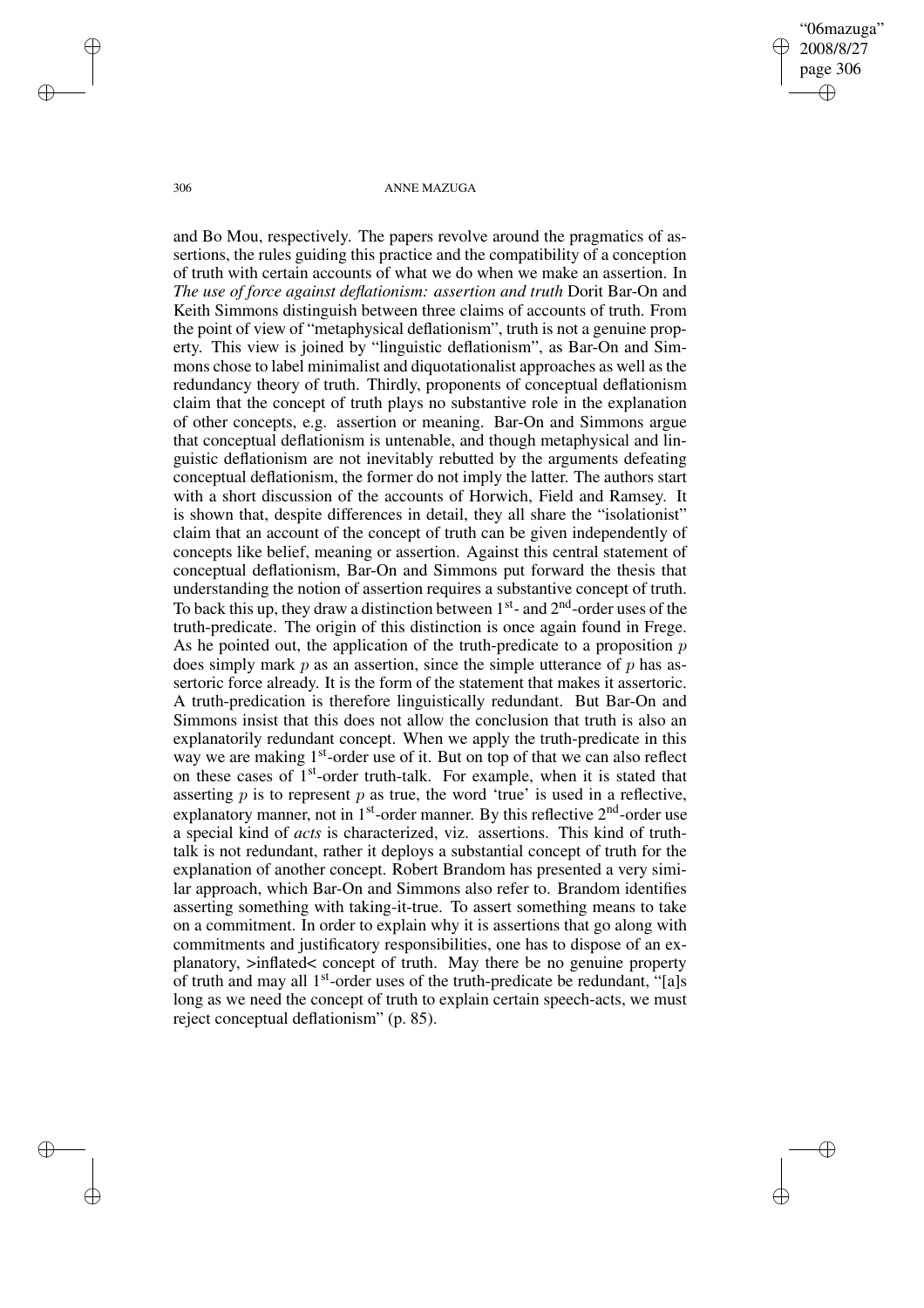Very helpful, basic distinctions are drawn in *The concept of truth and multiple facets of the speech-act equivalence thesis concerning "true"* by Bo Mou. He notes that the speech-act equivalence thesis (E) is both vague and ambiguous. As far as ambiguity is concerned, Mou offers different interpretations of (E):

(E) To say of a sentence that it is true is equivalent to using that sentence

His first proposal follows the analyses of Frege and Ramsey, respectively:

(FR) One's claim that  $p$  is true means no more than what one's utterance p means

In Mou's refined version:

✐

✐

✐

✐

(M) For any utterance p that a person X understands, her claim that  $p$  is true means (for  $X$ ) the same as her assertion  $p$ 

 $\gamma$  is to be instantiated by the quotation name of a sentence in a given language. By claiming that p is true, X ascribes the property of truth to this sentence. This interpretation allows the elaboration of a Strawson-style equivalence thesis:

(I) For any utterance 'q' that person X understands, X's utterance "'q' is true" has the same illocutionary force (for X) as X's utterance 'q'

Mou stresses that in the utterance "'q' *is true*" the truth-predicate is not used as a descriptive term but as a performative. As such it can occur in various different speech acts like endorsing, agreeing, etc. After coping with ambiguity, the author deals with the vagueness of (E). As he observes, (E) is occasionally conflated with the Tarskian extensional equivalence thesis (T):

(T) x is true in L if and only if  $p$ 

After a careful examination of (T) with respect to (E) Mou finally denies that  $(E)$  can correctly be called a version of  $(T)$ .  $(T)$  neither delivers the same message, nor does it serve the same purpose. Rather, (T) is a "non-epistemic semantic thesis whose understanding is based upon a pre-theoretic understanding of non-linguistic truth" (p. 183). (E), however, delivers a pragmatic

"06mazuga" 2008/8/27 page 307

✐

✐

✐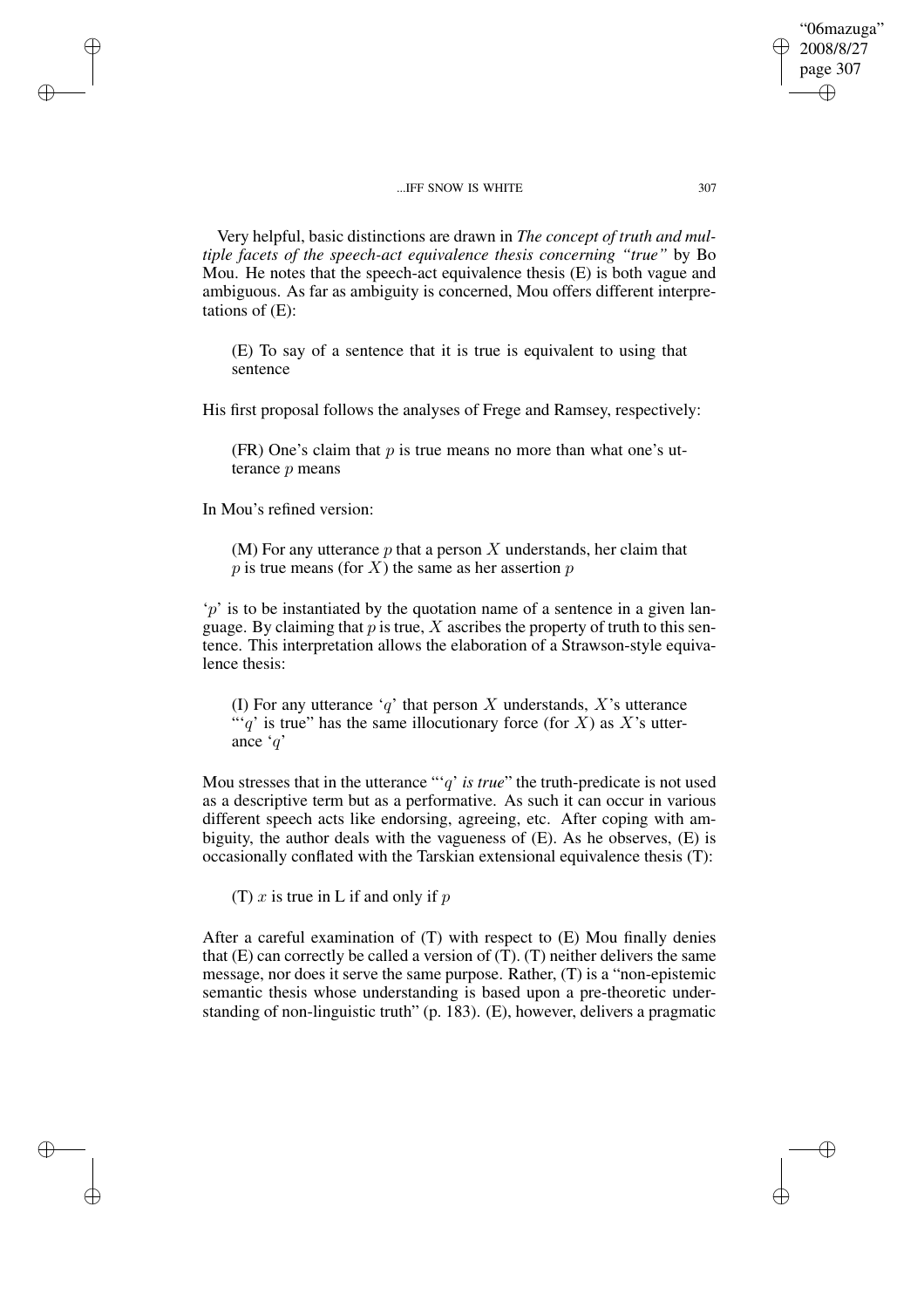"06mazuga" 2008/8/27 page 308 ✐ ✐

✐

✐

308 ANNE MAZUGA

description of (T) by explicit reference to an agent performing the speech act. This upshot is further investigated by a comparison of  $(E)$  and  $(M)$ .  $(M)$ is also an epistemic and pragmatic thesis, involving the epistemic attitude of assertion. Here Mou seems to follow the same direction as Bar-On and Simmons when they distinguish  $1<sup>st</sup>$ - from  $2<sup>nd</sup>$ -order uses of the truth-predicate. Mou makes clear that a speaker might claim that a sentence is true without using the quotation name of that sentence. She might, for example, claim truth of the sentence *Snow is white* by referring to it as '*Tarski's favourite sentence*'. Her utterance would then be '*Tarski's favourite sentence is true*', but what she asserts is that snow is white. In this case, the same speech act could not be achieved simply by uttering the descriptive name '*Tarski's favourite sentence*'. One has to apply a truth-predicate in order to create a complete sentence and to make the assertoric force of the utterance explicit. The truth-predicate serves as a semantic device for talking about a sentence that is not explicitly uttered. Instantiating  $(T)$  for this case results in  $(T^*)$ :

(T\*) Tarski's favourite sentence is true in L if and only if snow is white

Although both sides of 'if and only if' convey the same information, someone might understand the one side while not understanding the other, since they are composed of different concepts. Someone who understands 'snow' and '..is white' might still not grasp the meaning of '..is true' and vice versa. According to Mou, the non-epistemic extensional equivalence thesis (T) can serve as a basis for an explanation of truth as a non-linguistic concept. It helps to capture an intuitive, pre-theoretic understanding of truth as a relation of correspondence. The epistemic, pragmatic equivalence thesis (M), however, delivers an intuitive basis for meaning equivalence in assertoric contexts. Thus Mou's disambiguation of the equivalence thesis shows that philosophical investigations of the concept of truth and the associated truth-talk should be preceded by a clarification of which interpretation of the equivalence thesis is presupposed.

The third section combines six articles under the heading *The normativity of truth*. Graham Oppy's considerations on the *Norms of assertion* are less concerned with a possible conceptual link of truth and normativity but rather with the practical consequences of such a link. Oppy characterizes assertions in terms of their function: Asserting is the linguistic means to express one's beliefs — but not, as is often claimed, to express the truth of a proposition. This is further explained after a short revision of the Gricean taxonomy of norms for the performance of assertive speech acts. Of the different kinds of norms distinguished by Grice, only the norms of quality apply exclusively

✐

✐

✐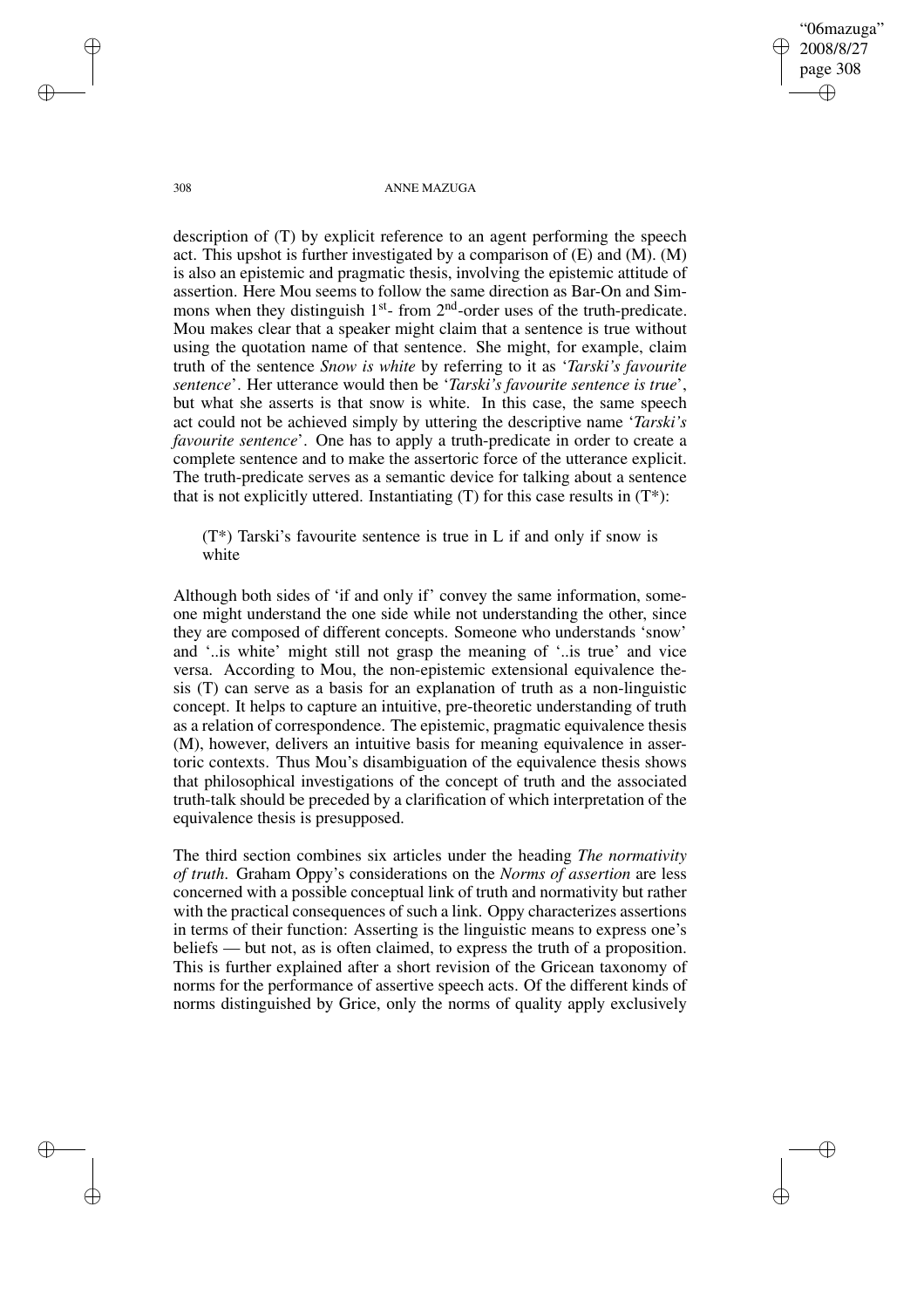to assertive speech acts. (Norms of relation such as *Be relevant!* or norms of manner such as *Avoid obscurity!* apply to orders, questions etc. as well.) Oppy follows the Gricean taxonomy, but he reminds the reader of the various alternative ways to classify norms. The norms of quality as Grice formulates them make truth a condition of assertibility:

(A) Do not assert that which is not true

✐

✐

✐

✐

- (B) Do not assert that which you do not believe
- (C) Do not assert that for which you have inadequate warrant

With regard to the Gricean >super norm< (A) Oppy raises the objection that someone who believes  $p$  and asserts  $p$  whilst  $p$  is not true, does not violate any norm of assertion. If the speaker believed  $p$ , she was surely justified in asserting p. What was violated is a norm of belief: Do not believe that which is not true. It is the violation of a norm like this we could hold the speaker liable for. This is a highly interesting observation and it leads Oppy to a persuasive account of the practice of assertion. In opposition to the traditional view of asserting as a practice of information transmission, Oppy pictures it as a means of exchange between agents with "very imperfect and partial access to information, and very different background beliefs into which information must be accommodated" (p. 237). Making assertions serves for the comparison of beliefs, the detection of errors and the improvement of imperfect information. People engage in debate and criticism by uttering their beliefs in the form of assertions. For an act to be a successful act of assertion it does not seem to be required that the expressed beliefs are true. Truth is the purpose and not a prerequisite of assertoric acts. In contrast to the account of assertions given by Siegwart, Oppy maintains that suppositions or conjectures aim no less at truth than assertions. What distinguishes the latter from the former is the function, viz. expressing something the speaker actually believes. The rest of Oppy's article consists of a discussion of knowledge-that- $p$  as a requirement for asserting-that- $p$ . As Oppy concludes, such a requirement would demand too much of the participants of a normal reasonable discourse. He finishes his paper by pointing to the "doxastic significance of disagreement": "It seems to me that it will be perfectly in order for agents to assert their beliefs in circumstances in which they recognize that their fellow conversationalists are doxastic peers with whom they disagree; and for these agents to recognize, too, that it is perfectly in order for their fellow conversationalists to assert their beliefs in these same circumstances. And by 'perfectly in order' I mean *assert without violating any of the norms of assertion*'." (p. 247)

Another author contesting the thesis that truth is a constitutive condition of assertive acts is Michael Rescorla with his paper on *A linguistic reason*

"06mazuga" 2008/8/27 page 309

✐

✐

✐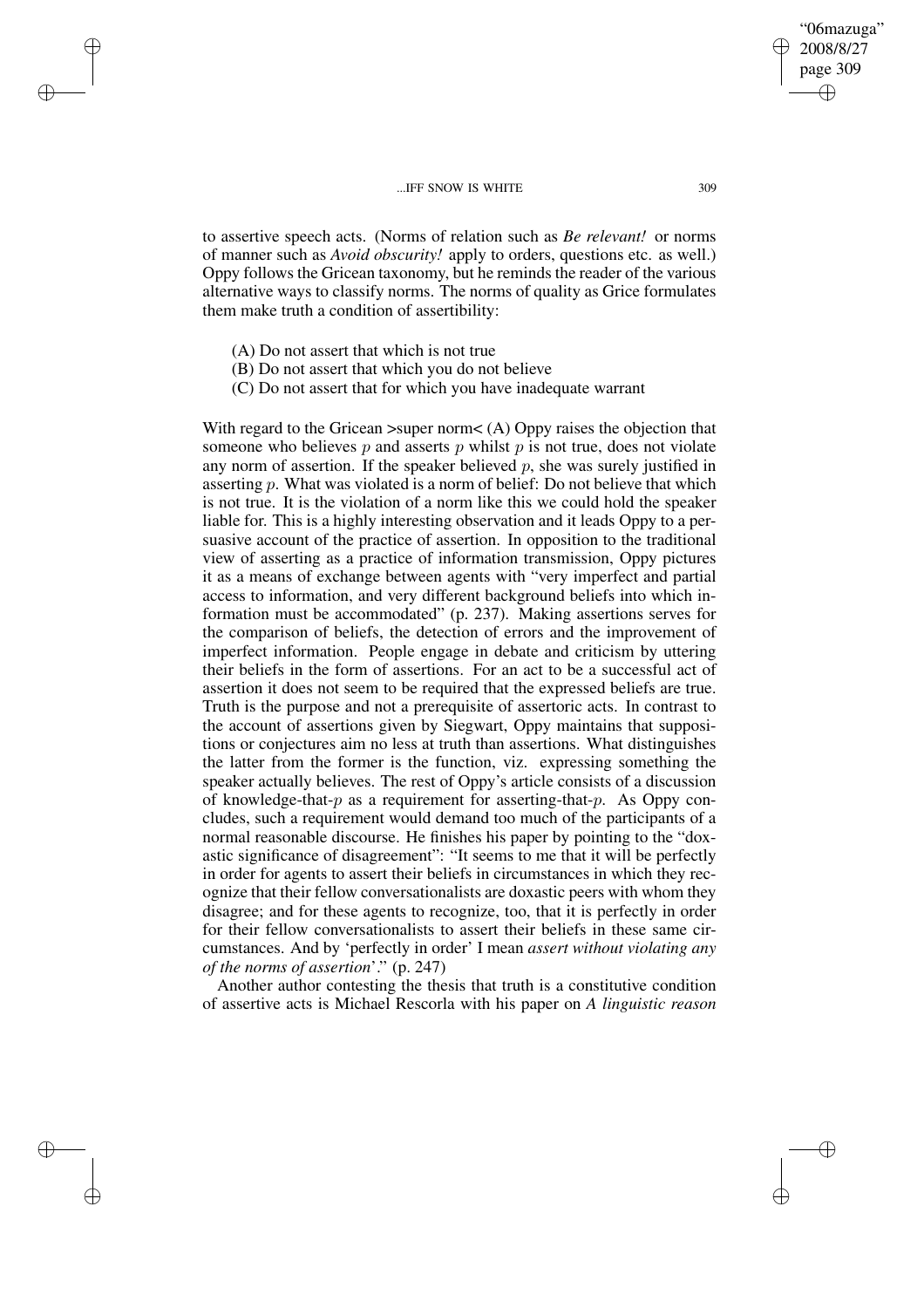"06mazuga" 2008/8/27 page 310 ✐ ✐

✐

✐

#### 310 ANNE MAZUGA

*for truthfulness.* Whereas Oppy claimed that believing p is sufficient justification for asserting  $p$ , Rescorla states two norms well compatible with Oppy's claim, yet more demanding. The defence norm requires a speaker to defend an asserted proposition by cogent argument. If a speaker cannot rebut counter-arguments against his assertion, she is required to retract the asserted proposition. These two rules fit in neatly with Oppy's idea of assertions as moves in critical dialogue. The defence norm and the retraction norm prescribe how a speaker is to react if another speaker challenges her assertion, but neither sets any constraint on what may be asserted at the outset. In the dialectical model of assertion which Rescorla proposes, norms like the Gricean >super norm< are not constitutive of assertion, thus truth is not constitutive of performing assertions. Nonetheless, Rescorla concedes that there are strong reasons to comply with non-constitutive rules of honesty, truthfulness or knowledge — namely, if a speaker wants to achieve at least one of the two constitutive goals of assertion Rescorla names: rapprochement and avoidance of decisive counter-argument. By the former the author understands the isolation of relevant, mutually acceptable premises. The latter can be achieved mainly by providing decisive argument against a proponent's objections. Pursuit of these goals by all participants is constitutive of reasonable conversation: "We cannot reason with someone who dismisses all objections, yet neither can we reason with someone who collapses before all objections." (p. 256) The author develops a neat conversational strategy for what he calls a "dialectical model of assertion". It turns out that for a speaker who seriously pursues the above mentioned goals, truthfulness is the cognitively least expensive and morally least risky way to achieve these goals. For this reason, truthfulness should be set as default attitude in rational discourse.

The other contributions of section III are by Adam Kovach, Gila Sher and Cory D. Wright, Richard Schantz and Ulrich Metschl, respectively. In the final section IV of the volume, Richard Heck Jr. and Michael Williams set out to inquire the link of *Truth and propositional meaning*. Both authors refer to works of Donald Davidson and detect some obscurities that make a complete understanding of Davidson's theory of radical interpretation difficult. Davidson maintains that a substantive concept of truth is indispensable for an explanation of the meaning of sentences. In *Meaning, truth and normativity* Williams confronts this thesis with Horwich's minimalist account of truth and his claim that meanings are to be explained in terms of use, not in terms of truth. Since Horwich presents a fully naturalistic account of meaning, according to which meanings are a matter of regularities, he can find nothing intrinsically normative about meaning. Davidson, on the contrary, construes a theory of radical interpretation, not a theory of the nature of meaning or meaningfulness. Radical interpretation appeals to the charity of the interpreter, so it is an essentially normative theory. Since Williams comes to the conclusion that Davidson in fact wished to avoid any appeal

✐

✐

✐